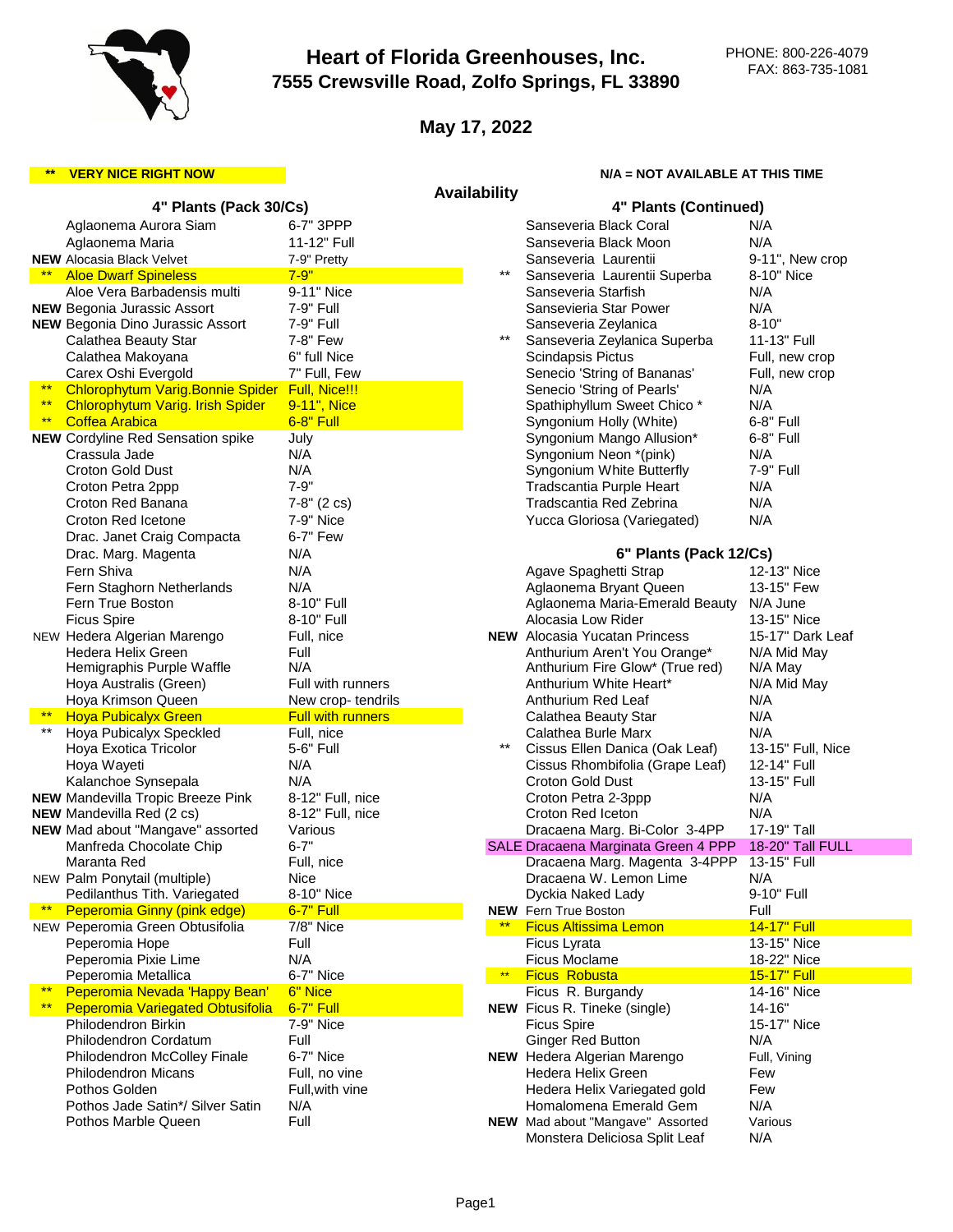

**May 17, 2022**

## **Availability**

|       | <b>6" Plants Continued</b>                  |                   |       | <b>8" Plants Continued</b>                          |                 |  |  |
|-------|---------------------------------------------|-------------------|-------|-----------------------------------------------------|-----------------|--|--|
|       | Palm Ponytail (Multiples)                   | New crop 10-13"   |       | Sanseveria Black Coral                              | 30-32" Nice     |  |  |
|       | <b>NEW Peperomia Green Obtusifolia</b>      | Full, 5pp         | $***$ | Sansevieria Laurentii                               | 24-28" Nice     |  |  |
|       | <b>Philodendron Birkin</b>                  | N/A               |       | Sansevieria Laurentii Superba                       | 15-18" Nice     |  |  |
|       | Philodendron Brasil                         | Full              | $***$ | Sanseveria Zeylanica                                | 32-36" Nice     |  |  |
|       | <b>NEW Philodendron Cordatum</b>            | Full, short vine  |       | Sanseveria Zeylanica Superba                        | 16-17" new crop |  |  |
|       | Philodendron 'Hope'                         | $15 - 16"$        |       | Schefflera Amate* 2-3ppp                            | N/A             |  |  |
|       | Philodendron 'Lickety Split'                | N/A June          |       | Schefflera Arboricola                               | N/A             |  |  |
|       | Philodendron McColley Finale                | N/A               |       | Schefflera Arb. Big Leaf                            | N/A             |  |  |
|       | NEW Philodendron Shangri La                 | 12-13" Full       |       | Spathiphyllum Domino*(Std pot)                      | N/A             |  |  |
|       | Philodendron Xanadu                         | N/A July          |       | Spathiphyllum Figaro*                               | N/A Late April  |  |  |
|       | Pothos Marble Queen                         | N/A               |       | Spathiphyllum Sensation* 3ppp                       | N/A Late April  |  |  |
|       | Pothos Jade Satin                           | N/A               |       | Spathiphyllum Sweet Chico*(AZ pot N/A               |                 |  |  |
| $***$ | Sansevieria Black Coral                     | 13-14" Full       |       |                                                     |                 |  |  |
|       | Sansevieria Black Moon                      | 11-12" Full       |       | 10" Plants                                          |                 |  |  |
|       | Sansevieria Laurentii                       | 20-22" 3ppp       |       | Aglaonema Silver Bay                                | N/A             |  |  |
| $***$ | Sansevieria Laurentii Superba               | 12-14" Full       |       | Alocasia California                                 | N/A             |  |  |
| $***$ | Sansevieria Zeylanica                       | 24-30" Nice       |       | Anthurium White Heart*                              | N/A             |  |  |
|       | Sansevieria Zeylanica Superba               | N/A               |       | <b>NEW</b> Cordyline Red Sensation 1pp spike        | 31-34" Nice     |  |  |
|       | Spathiphyllum Domino* (variegated) N/A      |                   |       | Dieff. Amoena Bryant                                | N/A June/July   |  |  |
|       | Spathiphyllum Sweet Chico*                  | 13-15" Full       |       | SALE Dracaena Marginata tips 4PPP                   | 28-30" Nice     |  |  |
|       | Syngonium White Butterfly                   | N/A               |       | Fern Emerald Queen                                  | N/A             |  |  |
|       |                                             |                   |       | <b>Fern Foxtail</b>                                 | 18-20" Full     |  |  |
|       | 8" Plants (Pack 6/Cs or Loose)              |                   |       | Ficus Altissima Bush                                | N/A             |  |  |
|       | Agave Spaghetti Strap                       | N/A               | $***$ | Ficus Altisima Std.                                 | 4-4.5' Nice     |  |  |
|       | Aglaonema Silver Bay                        | 21-23" Nice       |       | Ficus Benj. Fl. Spire Bush                          | N/A             |  |  |
|       | Aglaonema Maria-Emerald Beauty              | N/A               |       | Ficus Benj. Fl. Spire Std./Column                   | N/A             |  |  |
|       | <b>NEW</b> Alocasia Low Rider               | 21-24" Nice       | $***$ | <b>Ficus Moclame</b>                                | 42-48" Nice     |  |  |
|       | Anthurium Aren't You Orange                 | N/A               |       | Philodendron Shangri La                             | N/A             |  |  |
|       | Anthurium Fire Glow (red)                   | N/A               |       | Sansevieria Zeylanica                               | 32-35" Nice     |  |  |
|       | Anthurium Peaches n Cream                   | N/A               |       | Sansevieria Laurentii                               | 30-32" Nice     |  |  |
|       | Anthurium White Heart*                      | N/A               |       | Schefflera Arb. Big Leaf                            | 26-28" Full     |  |  |
|       | Croton Gold Dust                            | N/A               |       | <b>Schefflera Arb. Green</b>                        | 25-28" Fat      |  |  |
|       | <b>Croton Petra</b>                         | N/A               |       |                                                     |                 |  |  |
|       | Croton Red Banana                           | N/A               |       |                                                     |                 |  |  |
| $***$ | Dieff. Amoena Bryant Compacta               | 19-25" Nice       |       | Hanging Baskets (Pack 6/Cs)                         |                 |  |  |
| $***$ | Dieff. Tropic Snow Compacta                 | 17-19" Full       |       | 8" Chlorophytum Varig. Irish Spider Full, Nice Pups |                 |  |  |
|       | Dracaena W. 'Lemon Lime' (AZ)               | 19-21" 3pp        |       | 8" Cissus Ellen Danica                              | N/A             |  |  |
|       | NEW Fatsia 'Spider Web'                     | N/A               |       | 8" Cissus Rhombifolia "Grape Ivy"                   | N/A June        |  |  |
|       | Ficus Altissima yellow Gem Bush             | 32-36" Full       |       | NEW 8" Dip Madinia Deep Red                         | New Item        |  |  |
|       | NEW Ficus Altissima yellow gem Column 36-40 |                   |       | NEW 8" Dip Madinia White                            | New Item        |  |  |
|       | Ficus Altissima yellow gem Std              | 3.5-4 ft Nice     | **    | 8" Fern Nevada                                      | Full, Nice      |  |  |
|       | Ficus Benj. Spire (Bush)                    | 28-32" Nice       |       | NEW 8" Fern True Boston                             | New Crop        |  |  |
| **    | Ficus Lyrata Bush                           | 30-34" Full       |       | 8" Tradscantia Zebrina Red                          | N/A             |  |  |
|       | <b>Ficus Lyrata Singles</b>                 | N/A               |       |                                                     |                 |  |  |
| $***$ | <b>Ficus Moclame</b>                        | 38-40" Full       |       |                                                     |                 |  |  |
| $***$ | <b>Ficus R. Burgundy</b>                    | 26-30" Full, Nice |       |                                                     |                 |  |  |
|       | <b>Ginger Red Button</b>                    | N/A               |       | <b>NEW 14" Ficus Altissima Columns</b>              | 5-6 ft Nice     |  |  |
|       | Homalomena Emerald Gem                      | N/A               |       |                                                     |                 |  |  |
|       | Monstera Deliciosa                          | 29-30" Full       |       |                                                     |                 |  |  |
|       | Palm Ponytail Single                        | N/A               |       |                                                     |                 |  |  |
| $***$ | <b>Philodendron Hope</b>                    | 27-30" Full       |       |                                                     |                 |  |  |
|       | Philodendron Lickety Split                  | N/A               |       |                                                     |                 |  |  |
|       | Philodendron Shangri La                     | 21-24" Super Full |       |                                                     |                 |  |  |